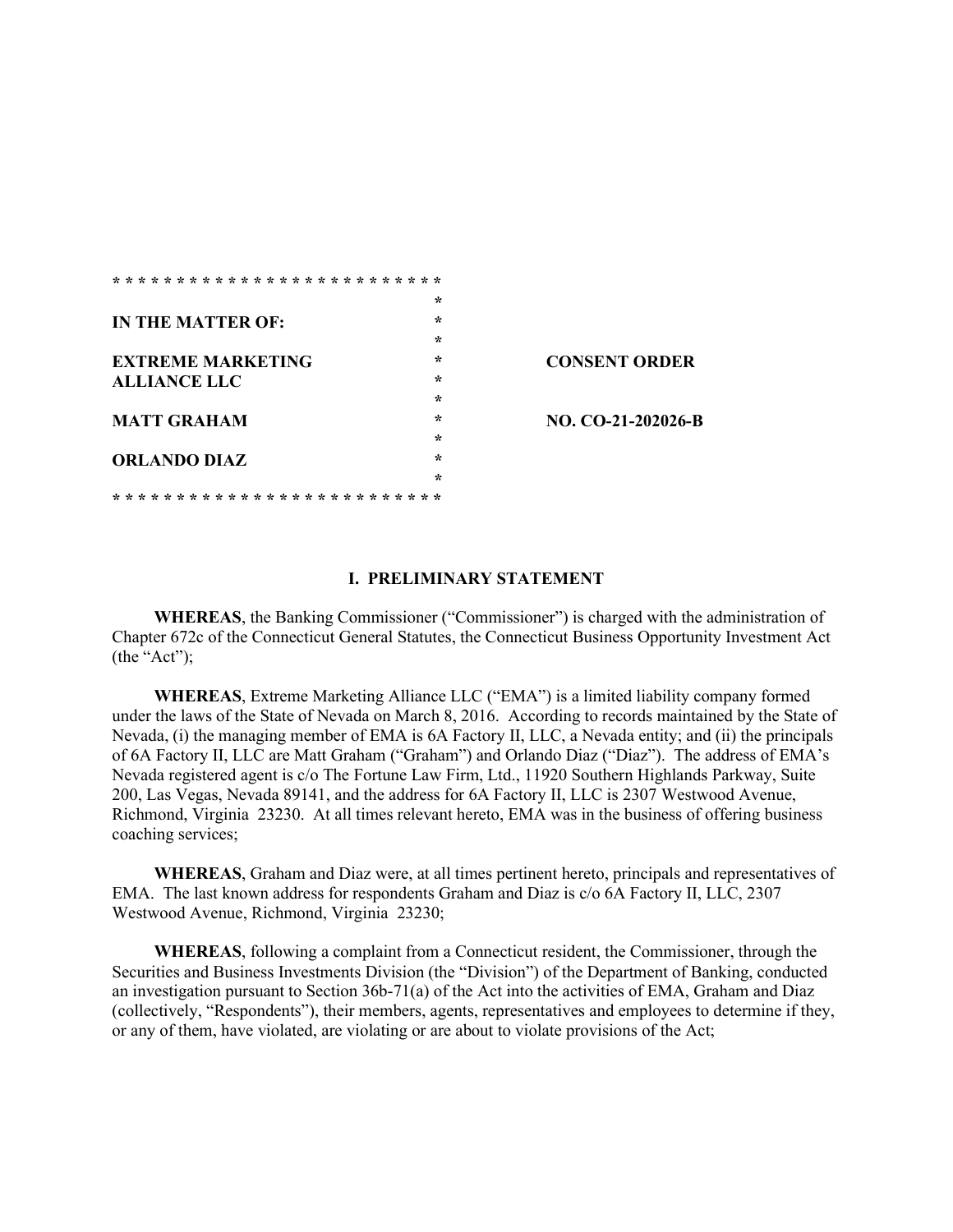**WHEREAS**, as a result of the investigation, the Commissioner alleges that: (a) EMA's website represented to the public that EMA could help those participating in its program ("EMA Program") experience financial freedom by starting their own online business; that participants could achieve a revenue stream while learning the program; and that "Coach Matt" would guide participants through the process every step of the way; (b) in his LinkedIn profile, Graham, as CEO of EMA, represented that prospective purchasers could potentially achieve "[a]n additional 5 figures per month within 60-90 days" and that "[i]f you are coachable and can follow our proven blueprint, you WILL duplicate our success. Our proven processes provide you with the ability to supplement or replace your full time income"; (c) EMA Program purchasers paid between \$3,000 and \$21,000 to participate and were told they would receive (i) a mailed physical booklet containing "proprietary information about our marketing systems and products"; (ii) "instant access upon purchase to all of our educational training courses which are inside our membership website"; (iii) "on-boarding session with our On-Boarding expert of choice; (iv) "UNLIMITED access to Matt & Orlando's Private Facebook Messenger for unlimited one on one support"; (v) "UNLIMITED access to communicate with Matt  $&$  Orlando for one on one support using their private booking page"; and (vi) that, upon signing a "Purchase Order" with EMA, purchasers, characterized as licensee/members, received the right to resell the product information provided by EMA; (d) EMA's promotional material represented that purchasers could achieve the following profits, depending on the type of package they purchased: (i) Gold Package =  $$3,000 + $247$  admin fee =  $$3,247$ . You make \$1,500 on every sale; Platinum Package =  $$7,000 + $447$  admin fee = \$7,447. You make up to \$3,500 per sale; Diamond Package =  $$14,000 + $647$  admin fee =  $$14,647$ . You make up to \$7,000 per sale; and Royal Package =  $$21,000 + $847$  admin fee =  $$21,847$ . You make up to  $$10,500$  per sale; (e) Respondents did not substantiate their claims of income or earnings potential or disclose any substantiating data to the prospective purchaser-investor at the time the claims were made; and (f) between April 2019 and August 2020, at least eleven residents of Connecticut paid EMA over \$100,000 in total to participate in the EMA Program;

**WHEREAS**, the Commissioner alleges that from at least April 2019 through August 2020, Respondents (1) offered and sold unregistered business opportunities to Connecticut purchaser-investors in violation of Sections 36b-62(a) and 36b-67(1) of the Act; (2) failed to provide the required disclosure document to Connecticut purchaser-investors in connection with the sale of a business opportunity in violation of Section 36b-63 of the Act; and (3) violated Section 36b-67(2) of the Act by making earnings claims without including documented data to substantiate such claims and disclosing such data to prospective purchaser-investors at the time such representations were made;

**WHEREAS**, the Commissioner believes that the foregoing allegations would support the entry of an Order to Cease and Desist pursuant to Section 36b-72(a) of the Act and the imposition of a fine of up to \$100,000 per violation under Section 36b-72(b) of the Act against Respondents;

**WHEREAS**, an administrative proceeding under Section 36b-72 of the Act would constitute a "contested case" within the meaning of Section 4-166(2) of the Connecticut General Statutes;

**WHEREAS**, Section 4-177(c) of the Connecticut General Statutes provides, in relevant part, that "[u]nless precluded by law, a contested case may be resolved by . . . consent order";

**WHEREAS**, Respondents, through their retained legal counsel, have been forthcoming in verifying the identities of the Connecticut purchaser-investors and in extending a rescission offer to all such purchaser-investors, each of whom accepted the rescission offer. The aggregate amount refunded to Connecticut purchaser-investors by EMA totaled \$116,687;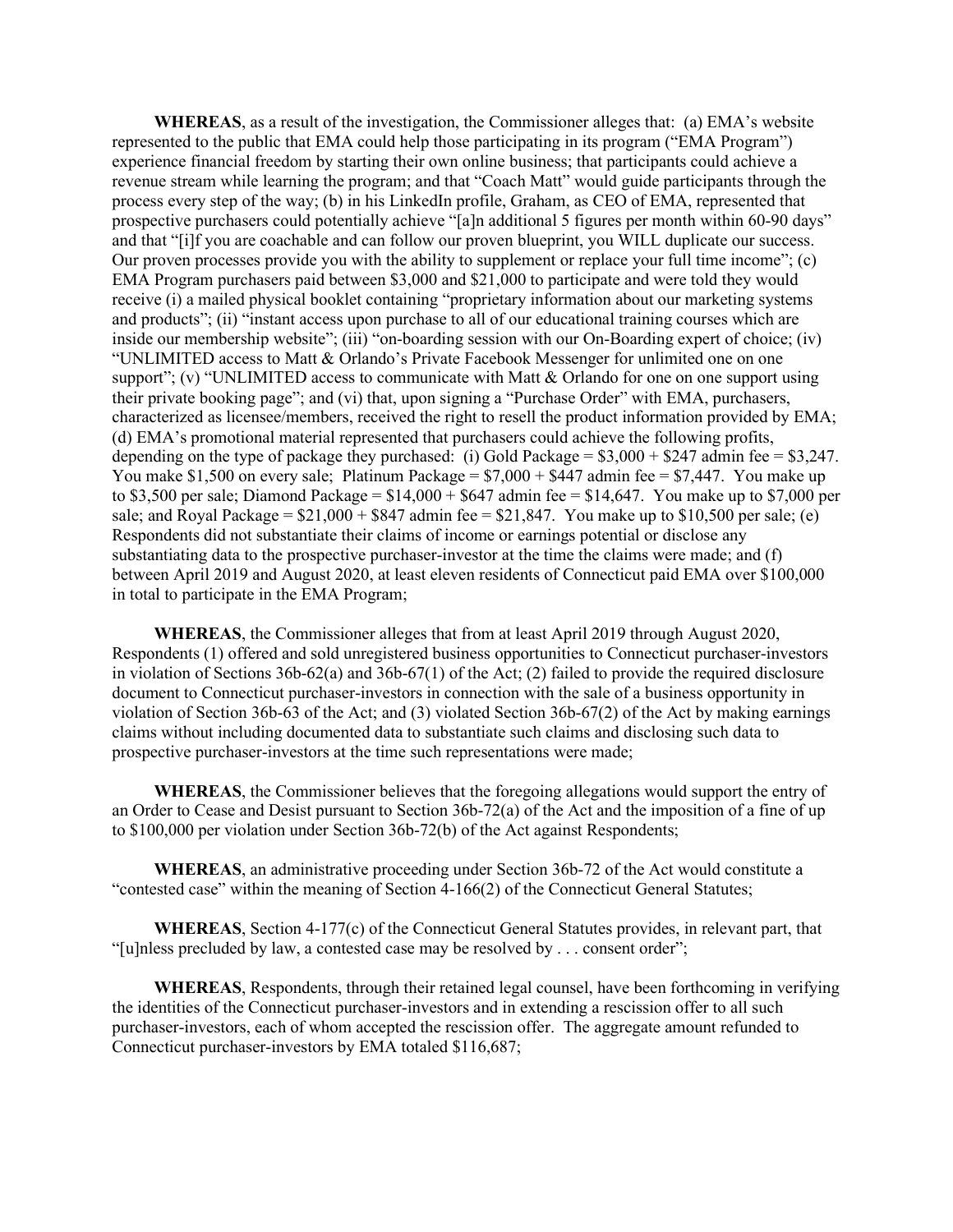**WHEREAS**, Respondents and the Commissioner now desire to resolve the foregoing matter without the need for administrative proceedings, and agree to the language in this Consent Order.

## **CONSENT TO WAIVER OF PROCEDURAL RIGHTS**

**WHEREAS**, Respondents, through their execution of this Consent Order, voluntarily waive the following rights:

- 1. To be afforded an opportunity for a hearing within the meaning of Sections 36b-72(a) and 36b-72(b) of the Act, and Section 4-177(a) of the Connecticut General Statutes;
- 2. To present evidence and argument and to otherwise avail themselves of Sections 36b-72(a) and 36b-72(b) of the Act, and Section 4-177c(a) of the Connecticut General Statutes;
- 3. To present their respective positions in a hearing in which each is represented by counsel;
- 4. To have a written record of the hearing made and a written decision issued by a hearing officer; and
- 5. To seek judicial review of, or otherwise challenge or contest, the matters described herein, including the validity of this Consent Order.

### **ACKNOWLEDGEMENT OF THE COMMISSIONER'S ALLEGATIONS**

**WHEREAS**, Respondents, through their execution of this Consent Order, acknowledge the following allegations of the Commissioner, without admitting or denying them:

- 1. The entry of this Consent Order is necessary or appropriate in the public interest or for the protection of purchaser-investors and consistent with the purposes fairly intended by the policy and provisions of the Act;
- 2. From at least April 2019 through August 2020, Respondents offered and sold unregistered business opportunities to Connecticut purchaser-investors in violation of Sections 36b-62(a) and  $36b-67(1)$  of the Act;
- 3. From at least April 2019 through August 2020, Respondents failed to provide Connecticut purchaser-investors with the disclosure document required by Section 36b-63 of the Act; and
- 4. From at least April 2019 through August 2020, Respondents violated Section 36b-67(2) of the Act by making earnings claims without including documented data to substantiate such claims and disclosing such data to prospective purchaser-investors at the time such representations were made;

**WHEREAS**, if the above allegations were proven, the Commissioner would have the authority to enter findings after granting Respondents an opportunity for a hearing;

**WHEREAS**, Respondents acknowledge the possible consequences of an administrative hearing and voluntarily agree to consent to the entry of the sanctions described below.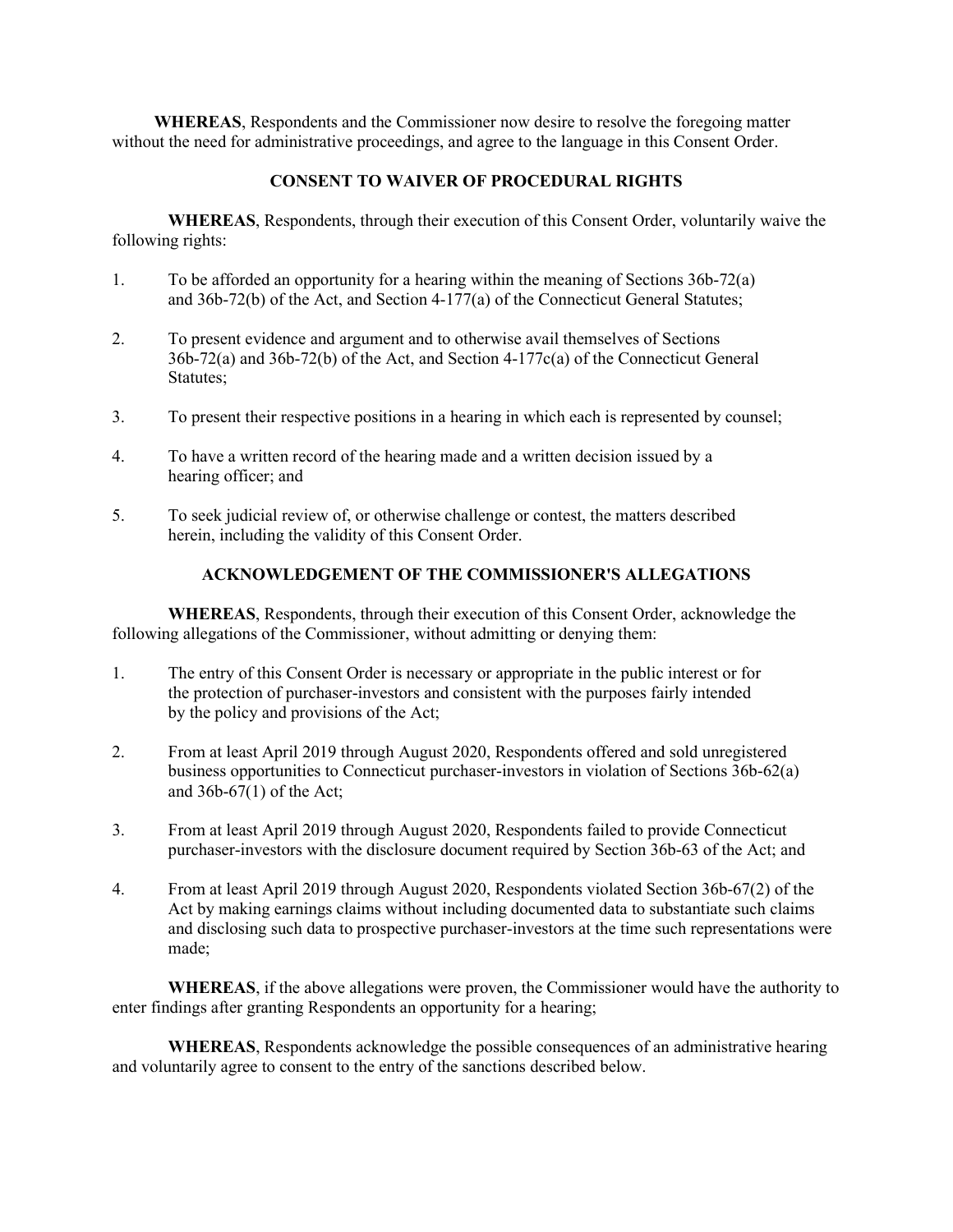# **CONSENT TO ENTRY OF SANCTIONS**

**WHEREAS**, Respondents, through their execution of this Consent Order, consent to the Commissioner's entry of a Consent Order imposing the following sanctions:

- 1. EMA, Graham, Diaz, their agents, affiliates, and successors in interest shall cease and desist from violating the Act and from the further sale or offer of business opportunities constituting or which would constitute a violation of the Act;
- 2. For a period of five (5) years commencing on the date this Consent Order is entered by the Commissioner, Respondents shall be barred from selling any "business opportunity" as defined in Section 36b-61(2) of the Act in this state within the meaning of Section 36b-75 of the Act and notwithstanding any definitional exclusion or exemption that might otherwise apply. After three years have elapsed from the entry of this Consent Order by the Commissioner, EMA, Graham or Diaz may apply for business opportunity registration through retained legal counsel, provided that, in considering such application, the Commissioner maintains sole discretion to (a) register such business opportunity, with or without restrictions or conditions; or (b) deny such registration under Section 36b-68 of the Act; and
- 3. No later than the date this Consent Order is entered by the Commissioner, EMA shall remit to the Department of Banking by certified check, cashier's check or ACH electronic transfer made payable to "Treasurer, State of Connecticut", the sum of ten thousand dollars (\$10,000) as an administrative fine.

# **CONSENT ORDER**

**NOW THEREFORE**, the Commissioner enters the following:

- 1. The Sanctions set forth above be and are hereby entered;
- 2. Entry of this Consent Order by the Commissioner is without prejudice to the right of the Commissioner to take enforcement action against EMA, Graham or Diaz based upon a violation of this Consent Order or the matters underlying its entry, if the Commissioner determines that compliance with the terms herein is not being observed by the specific party being bound or if any representation made by Respondents in conjunction with the investigation by the Division, including, without limitation, the scope of Respondents' unregistered business opportunity activities in Connecticut, is subsequently determined to be untrue; and
- 3. This Consent Order shall become final when entered.

So ordered at Hartford, Connecticut this 20th day of January 2022.

| $\sqrt{s}$                  |  |
|-----------------------------|--|
| Jorge L. Perez              |  |
| <b>Banking Commissioner</b> |  |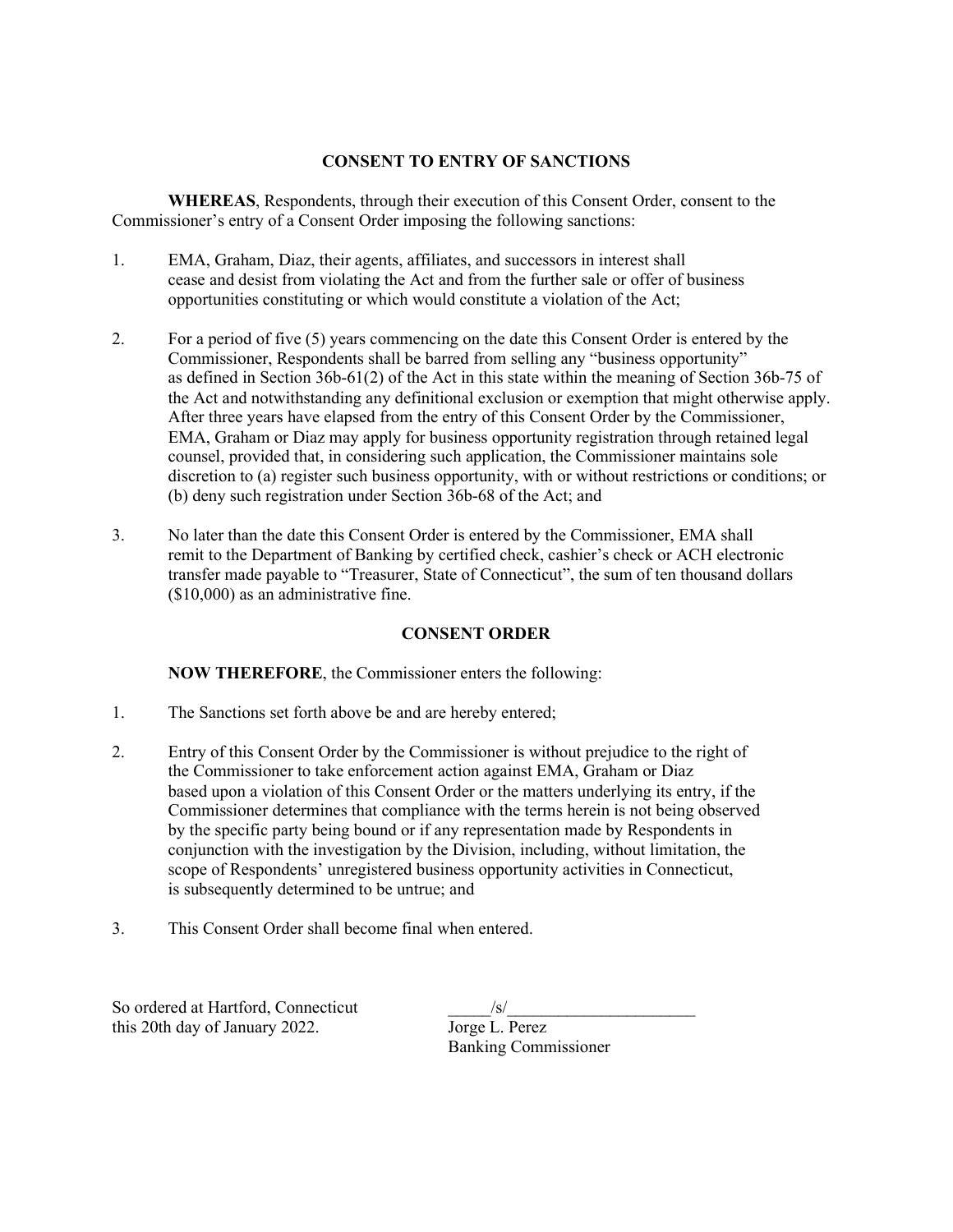### **CONSENT TO ENTRY OF ORDER**

I, Matt Graham, state on behalf of Extreme Marketing Alliance, LLC, that I have read the foregoing Consent Order; that I know and fully understand its contents; that I am authorized to execute this Consent Order on behalf of Extreme Marketing Alliance, LLC; that Extreme Marketing Alliance, LLC agrees freely and without threat or coercion of any kind to comply with the terms and conditions stated herein; and that Extreme Marketing Alliance, LLC voluntarily consents to the entry of this Consent Order, expressly waiving any right to a hearing on the matters described herein.

Extreme Marketing Alliance, LLC

 $\mathbf{By}$   $\qquad \qquad$   $\qquad$   $\qquad$   $\qquad$   $\qquad$   $\qquad$   $\qquad$   $\qquad$   $\qquad$   $\qquad$   $\qquad$   $\qquad$   $\qquad$   $\qquad$   $\qquad$   $\qquad$   $\qquad$   $\qquad$   $\qquad$   $\qquad$   $\qquad$   $\qquad$   $\qquad$   $\qquad$   $\qquad$   $\qquad$   $\qquad$   $\qquad$   $\qquad$   $\qquad$   $\qquad$   $\qquad$   $\qquad$   $\qquad$   $\qquad$ Matt Graham Chief Executive Officer

State of: Va.

County of: Chesterfield

On this the  $30<sup>th</sup>$  day of December 2021, before me, the undersigned officer, personally appeared Matt Graham, who acknowledged himself to be the Chief Executive Officer of Extreme Marketing Alliance, LLC, and that he, as such Chief Executive Officer, being authorized so to do, executed the foregoing instrument for the purposes therein contained, by signing the name of the limited liability company by himself as Chief Executive Officer.

In witness whereof I hereunto set my hand.

 $\sqrt{s}/\sqrt{s}$ Notary Public Date Commission Expires: 2-28-22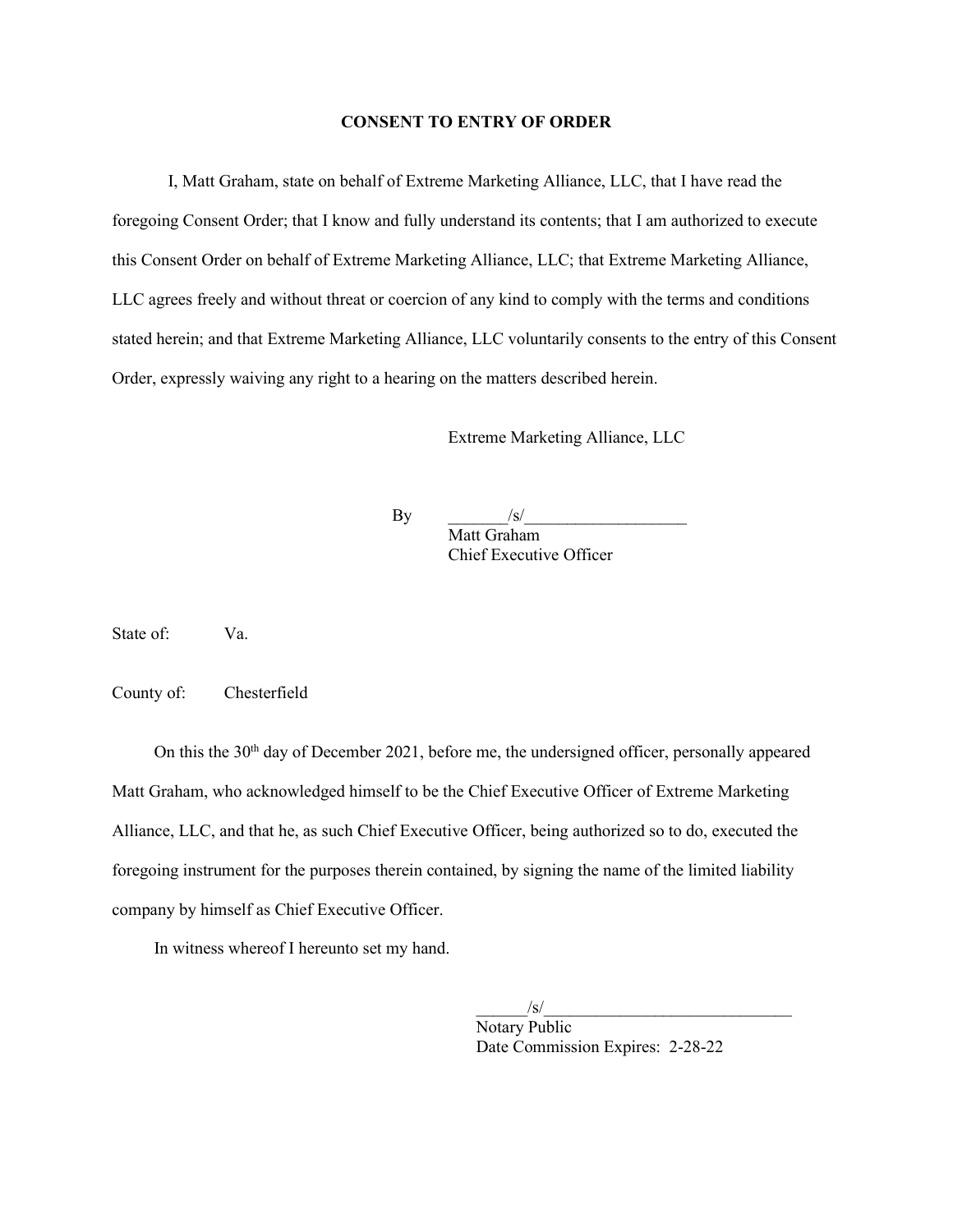### **CONSENT TO ENTRY OF ORDER**

I, Matt Graham, state that I have read the foregoing Consent Order; that I know and fully understand its contents; that I agree freely and without threat or coercion of any kind to comply with the terms and conditions stated herein; and that I consent to the entry of this Consent Order.

> $/\mathrm{s}/$ Matt Graham

State of: Va.

County of: Chesterfield

On this the 30<sup>th</sup> day of December 2021, before me, the undersigned officer, personally appeared Matt Graham, known to me (or satisfactorily proven) to be the person whose name is subscribed to the within instrument and acknowledged that he executed the same for the purposes therein contained.

In witness whereof I hereunto set my hand.

 $/\mathrm{s}/$ Notary Public Date Commission Expires: 2-28-22